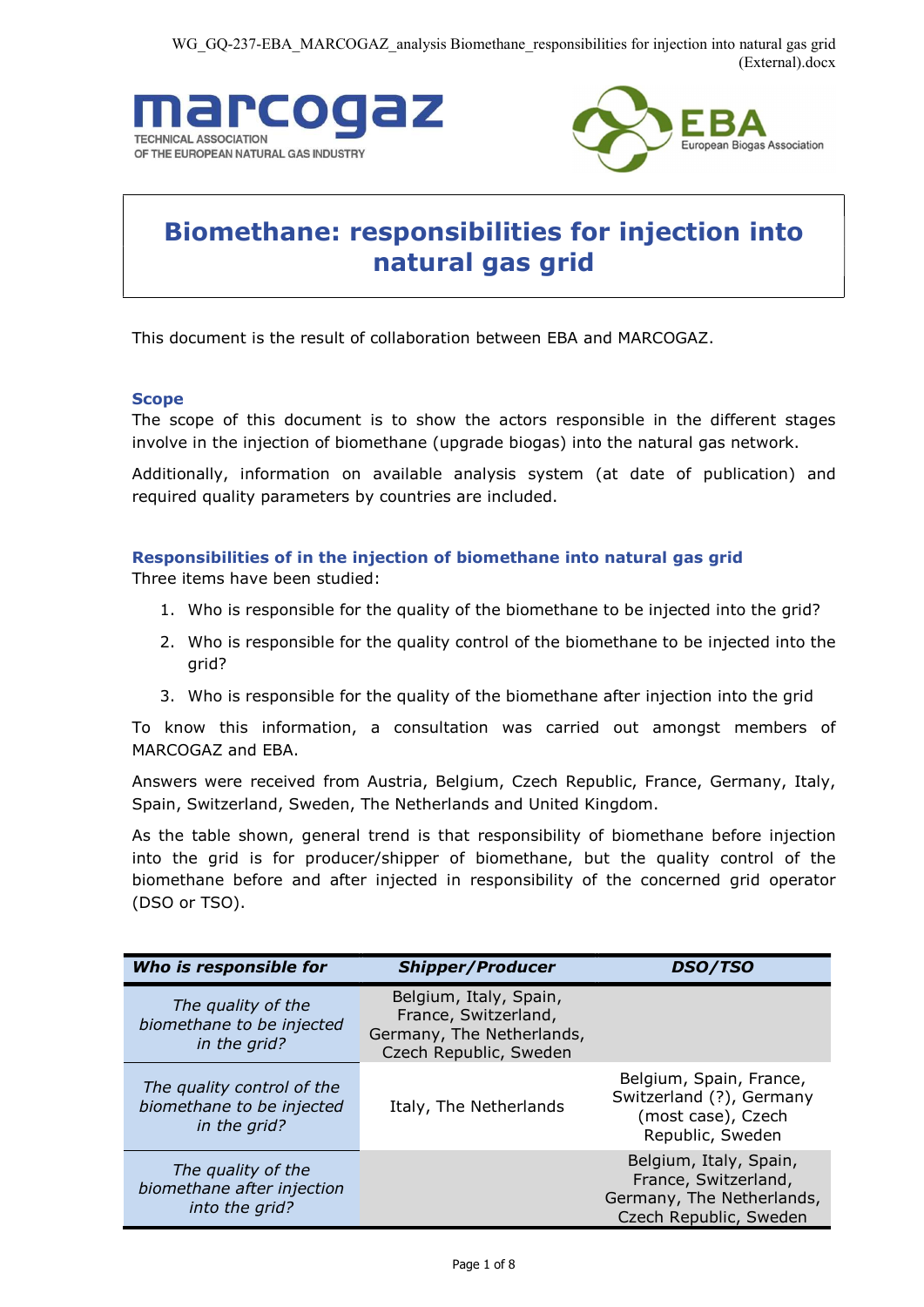#### Control of biomethane quality parameters

Depending the parameter considered, the quality control of each one is done on-line (continuously) or in batch (by mean of periodic analysis).

Due to the recent publication of the standard EN16723-1:2016, at the time of this consultation, most of the countries only control the parameters included in National specification/standards.

- Calorific value
- Water and hydrocarbon dew points
- Other trace components
- Odorisation

See table on next page for situation in each country.

## Analysis devices of biomethane quality

The analysis devices identified in the enquiry are:

- o Gas Chromatograph
- o Water dew point
- o Hydrocarbon dew point
- o Methane analysers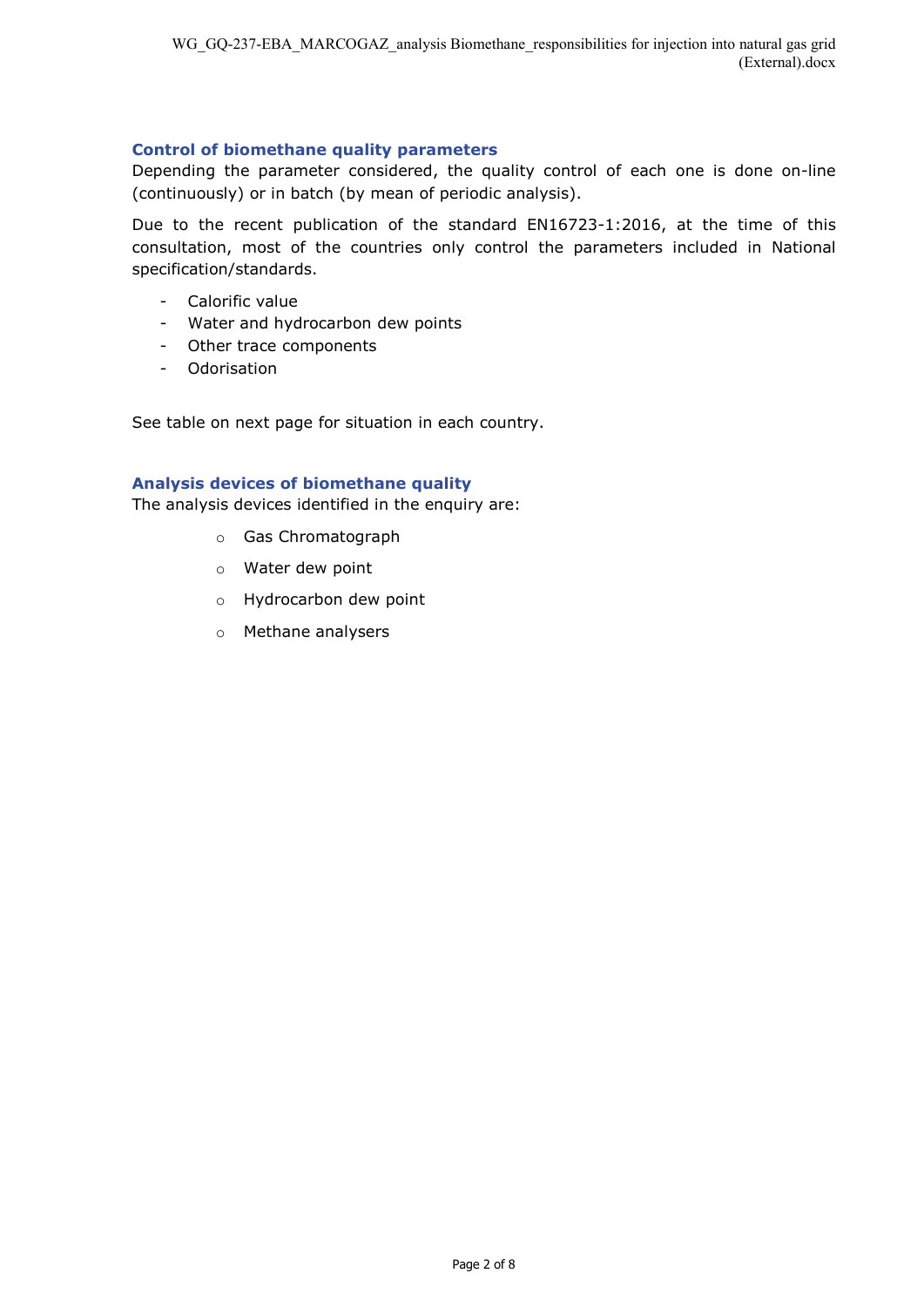Control of main biomethane parameter by countries.

| <b>Property/Country:</b>     | <b>Belgium</b> | <b>Czech</b><br><b>Republic</b> | <b>France</b>                       | Germany      | <b>Spain</b> | <b>Italy</b>        | <b>Switzerland</b> | <b>Sweden</b> | <b>The</b><br><b>Netherlands</b> |
|------------------------------|----------------|---------------------------------|-------------------------------------|--------------|--------------|---------------------|--------------------|---------------|----------------------------------|
| Methane                      | #N/A           | Online                          | #N/A                                | Online       | Online       | #N/A                | Online             | Online        | Onine                            |
| Propane                      | Online         | Online                          | #N/A                                | Online       | #N/A         | #N/A                | #N/A               |               | #N/A                             |
| Carbon Dioxide               | Online         | <b>Batch</b>                    | Online                              | Online       | Online       | Online              | Online             |               | Online                           |
| Hydrogen Sulphide            | Online         | Batch                           | Online                              | Online       | Online       | Online              | <b>Batch</b>       |               | Online                           |
| Oxygen                       | Online         | Online                          | Online                              | Online       | Online       | Online              | Online             |               | Online                           |
| <b>Inerts</b>                | #N/A           | <b>Batch</b>                    | #N/A                                | Online       | #N/A         | #N/A                | <b>Batch</b>       |               | Online                           |
| Water dew point              | Online         | Online                          | Online                              | Online       | Online       | Online              | <b>Batch</b>       |               | Online                           |
| Hydrocarbon dew<br>point     | #N/A           | <b>Batch</b>                    | #N/A                                | Online       | Online       | Online <sup>1</sup> | <b>Batch</b>       |               | <b>Batch</b>                     |
| <b>Total Sulphur</b>         | <b>Batch</b>   | <b>Batch</b>                    | <b>Batch</b><br>$\ddot{}$<br>online | <b>Batch</b> | Online       | <b>Batch</b>        | <b>Batch</b>       |               | <b>Batch</b>                     |
| Mercaptans                   | <b>Batch</b>   | <b>Batch</b>                    | <b>Batch</b>                        | Online       | Online       | <b>Batch</b>        | <b>Batch</b>       |               | #N/A                             |
| <b>Gross Calorific Value</b> | Online         | Online                          | Online                              | Online       | Online       | Online              | <b>Batch</b>       | Online        | Online                           |
| Wobbe Index                  | Online         | Online                          | Online                              | Online       | Online       | Online              | <b>Batch</b>       |               | Online                           |
| Density (rel)                | Online         | Online                          | Online                              | Online       | Online       | Online              | <b>Batch</b>       |               | #N/A                             |
| Odorisation                  | #N/A           | Batch                           | Online                              | Online       | Online       | Batch <sup>2</sup>  | <b>Batch</b>       |               | Online                           |
| Ammonia                      |                | <b>Batch</b>                    |                                     | <b>Batch</b> | <b>Batch</b> | <b>Batch</b>        |                    |               |                                  |
| Hydrogen                     |                | <b>Batch</b>                    |                                     | Online       | <b>Batch</b> | <b>Batch</b>        |                    |               |                                  |
| Carbon Monoxide              |                | <b>Batch</b>                    |                                     | <b>Batch</b> | <b>Batch</b> | <b>Batch</b>        |                    |               |                                  |

#N/A: Not Applicable

 $\overline{a}$ 

<sup>1</sup> Only in case of injection of LPG in the biomethane

 $2$  See prescriptions in UNI 7133 for odorisation control and for odorizability of the biomethane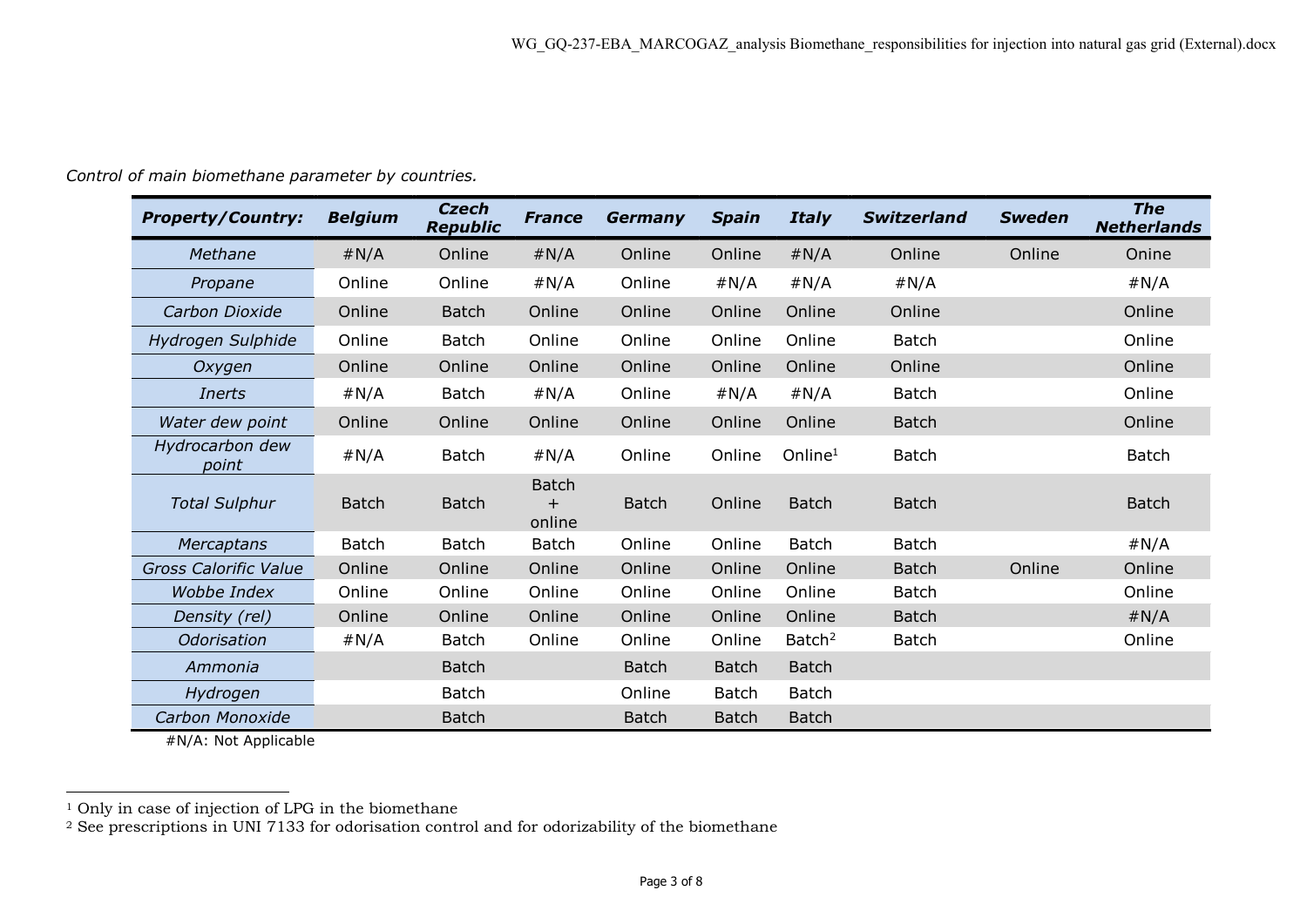| gaant, valacs regained by legislation in some      | <b>FR</b>                                       | NL <sup>4</sup>                                                                                                                            | <b>ES</b>              | countries in Earope for Biomethane impection into natural gas network, (apaated at 20150205<br><b>SE</b> | <b>DE</b>                                    | <b>CH</b>      | <b>AT</b>       | <b>IT</b>                  | <b>DK</b>               | GB <sup>2</sup>                              | <b>BE</b>                                        | CZ                                                                                                                                                                 |
|----------------------------------------------------|-------------------------------------------------|--------------------------------------------------------------------------------------------------------------------------------------------|------------------------|----------------------------------------------------------------------------------------------------------|----------------------------------------------|----------------|-----------------|----------------------------|-------------------------|----------------------------------------------|--------------------------------------------------|--------------------------------------------------------------------------------------------------------------------------------------------------------------------|
| $GCV$ (kWh/m <sup>3</sup> )                        | $9.5 - 10.5$ (L)<br>$10.7 - 12.8$<br>(H)        |                                                                                                                                            | 10.23-13.23            |                                                                                                          | $8.4 - 13.1$                                 | $10.7 - 13.1$  | $9.9 - 12.8$    | 9.71-12.58                 |                         |                                              | $9.52 - 10.75$<br>(L)<br>$10.81 - 12.79$<br>(H)  | Value $\pm$ 1%<br>of average<br>GCV in gas<br>network for<br>last month at<br>the place of<br>injection<br>(general<br>range for gas<br>network is<br>$9.4 - 11.8$ |
| WI (kWh/m <sup>3</sup> )                           | $12.5 - 13.06$<br>(L)<br>$13.64 - 15.70$<br>(H) | 43.46-44.41<br>MJ/m <sup>3</sup>                                                                                                           | 13.368-<br>16.016      |                                                                                                          | $11.0 - 13.0$<br>(L)<br>$13.6 - 15.7$<br>(H) | $13.3 - 15.7$  | 13.5-15.5       | 13.14-14.54                | $14.1 - 15.5$           | $13.82 - 15.05$                              | $12.19 - 13.03$<br>(L)<br>$13.65 - 15.78$<br>(H) |                                                                                                                                                                    |
| <b>Relative density</b>                            | $0.555 - 0.70$                                  |                                                                                                                                            | $0.555 - 0.70$         | $0.555 - 0.7$                                                                                            | $0.55 - 0.75$                                | $0.55 - 0.70$  |                 | $0.555 - 0.7$              | $0.555 - 0.7$           |                                              | $0.555 - 0.70$                                   |                                                                                                                                                                    |
| Reference<br>conditions:<br>Combustion /<br>volume | 0°C / 0°C,<br>103.25 kPa                        | 25°C/0°C,<br>103.25 kPa                                                                                                                    | 0°C/0°C,<br>103.25 kPa | 15°C/ 15 °C,<br>103.25 kPa                                                                               | 25°C/0°C,<br>103.25 kPa                      | $\overline{?}$ | $\cdot$         | 15°C/ 15 °C,<br>103.25 kPa | 25°C/0°C,<br>103.25 kPa | 15°C/ 15 °C,<br>103.25 kPa                   | 25°C/0°C,<br>103.25 kPa                          | 15°C/ 15 °C,<br>101,325 kPa                                                                                                                                        |
| GCV <sup>5</sup><br>(MJ/m3, 15/15)                 | $32.4 - 35.9$<br>(L)<br>$36.5 - 43.7$<br>(H)    |                                                                                                                                            | $34.8 - 45.1$          |                                                                                                          | $28.7 - 44.7$                                | $38.5 - 47.26$ | $32.4 - 46.16$  | $35.0 - 45.3$              |                         |                                              | $32.5 - 36.7$<br>(L)<br>$36.9 - 43.7$<br>(H)     | $33.8 - 42.5$                                                                                                                                                      |
| WI <sup>5</sup><br>(MJ/m3, 15/15                   | $42.7 - 44.6$<br>(L)<br>$46.6 - 53.6$<br>(H)    | $41.23 - 42.13$                                                                                                                            | $45.5 - 54.5$          |                                                                                                          | $37.6 - 44.4$<br>(L)<br>$46.4 - 53.6$<br>(H) | $47.9 - 56.56$ | $48.6 - 55.8^6$ | $47.3 - 52.3$              | $48.2 - 55.8$           | $49.8 - 54.18$                               | $41.6 - 44.5$<br>(L)<br>$46.6 - 53.9$<br>(H)     |                                                                                                                                                                    |
| Water dew point<br>(°C at 70 bar<br>abs)           | $< -5$<br>At MOP                                | $\leq$ -8 (High<br>pressure L -<br>HTL)<br>$\leq -8$<br>(Regional L -<br>RTL)<br>$\leq$ -10 at 8 bar<br>abs<br>(Distribution L<br>$- RNB)$ | $2$                    | $\le -8$                                                                                                 |                                              |                | $< -8$          | $\le -5$                   | -8                      | <-10 for MOP<br>$<$ 7 barg<br>$< -10$ at MOP | $< -8$<br>In<br>transmission<br>grid             | $\le -7$<br>$(40 \text{ bar})$                                                                                                                                     |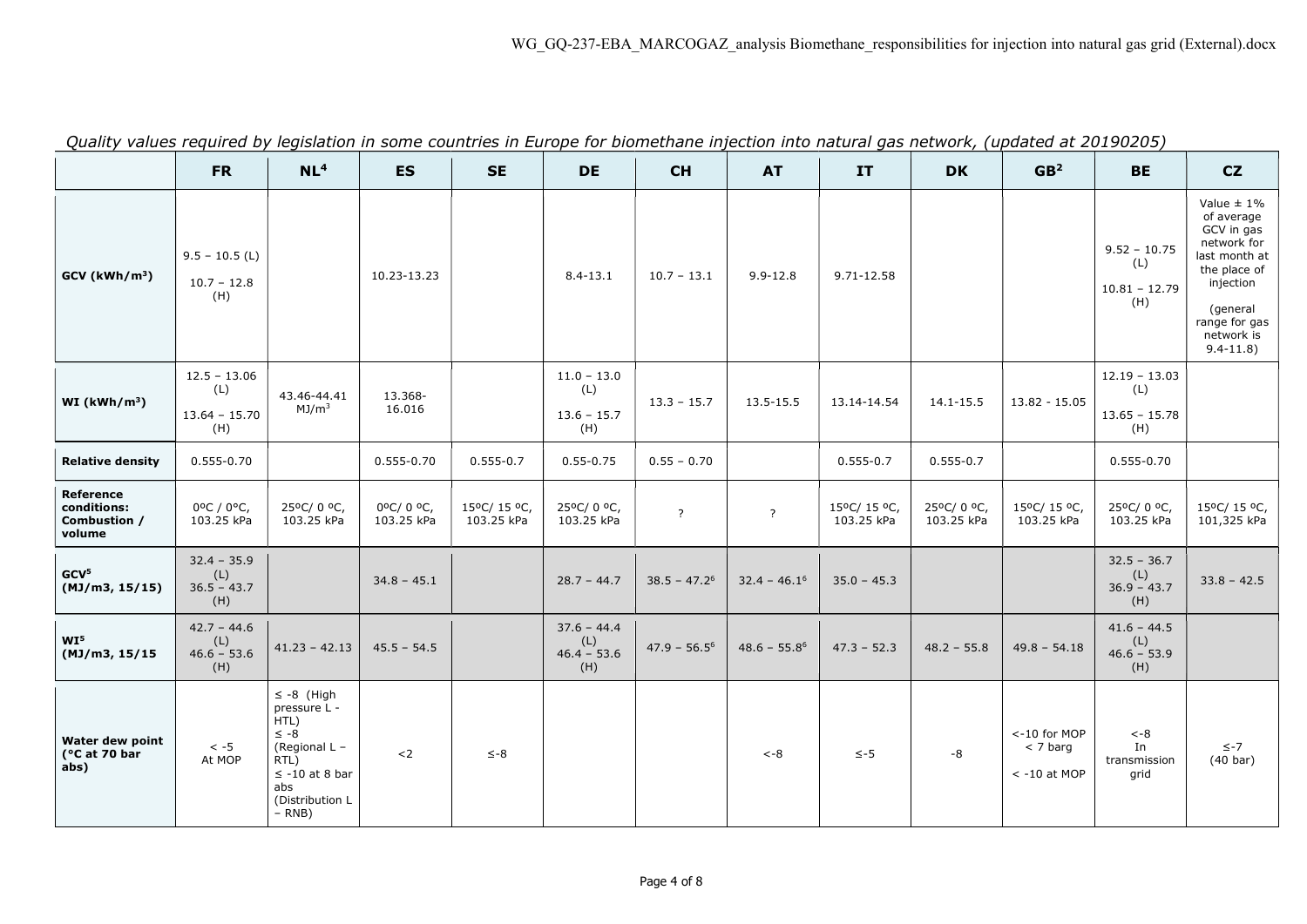|                                              | <b>FR</b>  | NL <sup>4</sup>                                                                                                                                                                                                                                                                                                                                                                        | <b>ES</b> | <b>SE</b>                                                     | <b>DE</b>                                                   | <b>CH</b> | <b>AT</b> | IT                                 | <b>DK</b> | GB <sup>2</sup> | <b>BE</b>                                                   | CZ       |
|----------------------------------------------|------------|----------------------------------------------------------------------------------------------------------------------------------------------------------------------------------------------------------------------------------------------------------------------------------------------------------------------------------------------------------------------------------------|-----------|---------------------------------------------------------------|-------------------------------------------------------------|-----------|-----------|------------------------------------|-----------|-----------------|-------------------------------------------------------------|----------|
| Water $(mg/m^3)$                             |            |                                                                                                                                                                                                                                                                                                                                                                                        |           |                                                               | $< 50$ (MOP $>$<br>$10bar$ )<br>$< 200$ (MOP<br>$<$ 10 bar) | < 60      |           |                                    |           |                 | $<\!110$<br>In distribution<br>grid                         |          |
| HC dew point (°C<br>at $1-70$ bar abs)       | $\,<\,$ -2 | $\leq 80$<br>$(mg/m3(n)$ at<br>$3^0C$                                                                                                                                                                                                                                                                                                                                                  | < 5       | < 5                                                           | $\langle -2 \rangle$                                        |           | < 0       | ${\leq}0$                          | $-2$      | $\leftarrow$ 2  | $\leftarrow$ 2<br>In<br>transmission<br>grid                | < 0      |
| <b>Total Sulfur</b><br>(mgS/m <sup>3</sup> ) | < 30       | $\leq$ 5.5 ( $\leq$ 20)<br>(High<br>pressure L -<br>HTL) (before<br>odorisation)<br>≤ 5.5 ( $\leq$ 20)<br>(Regional L -<br>RTL) (before<br>odorisation)<br>$\leq$ 5.5 ( $\leq$ 20)<br>(Distribution L<br>$- RNB)$<br>(before<br>odorisation)<br>≤15.5 $($ < 31)<br>(Regional L -<br>RTL) (after<br>odorisation)<br>≤15.5 $($ < 31)<br>(Distribution L<br>- RNB) (after<br>odorisation) | < 50      | $\leq$ 20 (without<br>odorant)<br>$\leq 30$ (with<br>odorant) | < 6<br>$< 8$ (after<br>odorisation)                         | < 30      | $<120$    | $\leq$ 20 (without<br>odorisation) | < 30      | < 50            | < 20, before<br>odorisation<br>$<$ 30, after<br>odorisation | < 30     |
| Mercaptan sulfur<br>(mgS/m <sup>3</sup> )    | < 6        | $\leq 6$                                                                                                                                                                                                                                                                                                                                                                               |           | $\leq 6$ (without<br>odorant)                                 | < 6                                                         |           |           | < 6                                |           |                 | < 6, before<br>odorisation                                  |          |
| <b>Mercaptanes</b><br>(mgS/m <sup>3</sup> )  |            |                                                                                                                                                                                                                                                                                                                                                                                        | $<17\,$   |                                                               |                                                             |           | < 16.9    |                                    | < 6       |                 |                                                             |          |
| $H2S + COS$<br>(mgS/m <sup>3</sup> )         | $< 5$      | $\leq 5$                                                                                                                                                                                                                                                                                                                                                                               | $<15\,$   | $\leq 5$                                                      | < 5                                                         |           | < 6.8     |                                    | < 5       |                 | $< 5$ mgS/m <sup>3</sup> ,<br>before<br>odorisation         |          |
| $H2S$ (mgS/m <sup>3</sup> )                  |            |                                                                                                                                                                                                                                                                                                                                                                                        |           |                                                               |                                                             | < 5       |           | $\leq 5$                           |           | $\leq 5$        |                                                             | $\leq 5$ |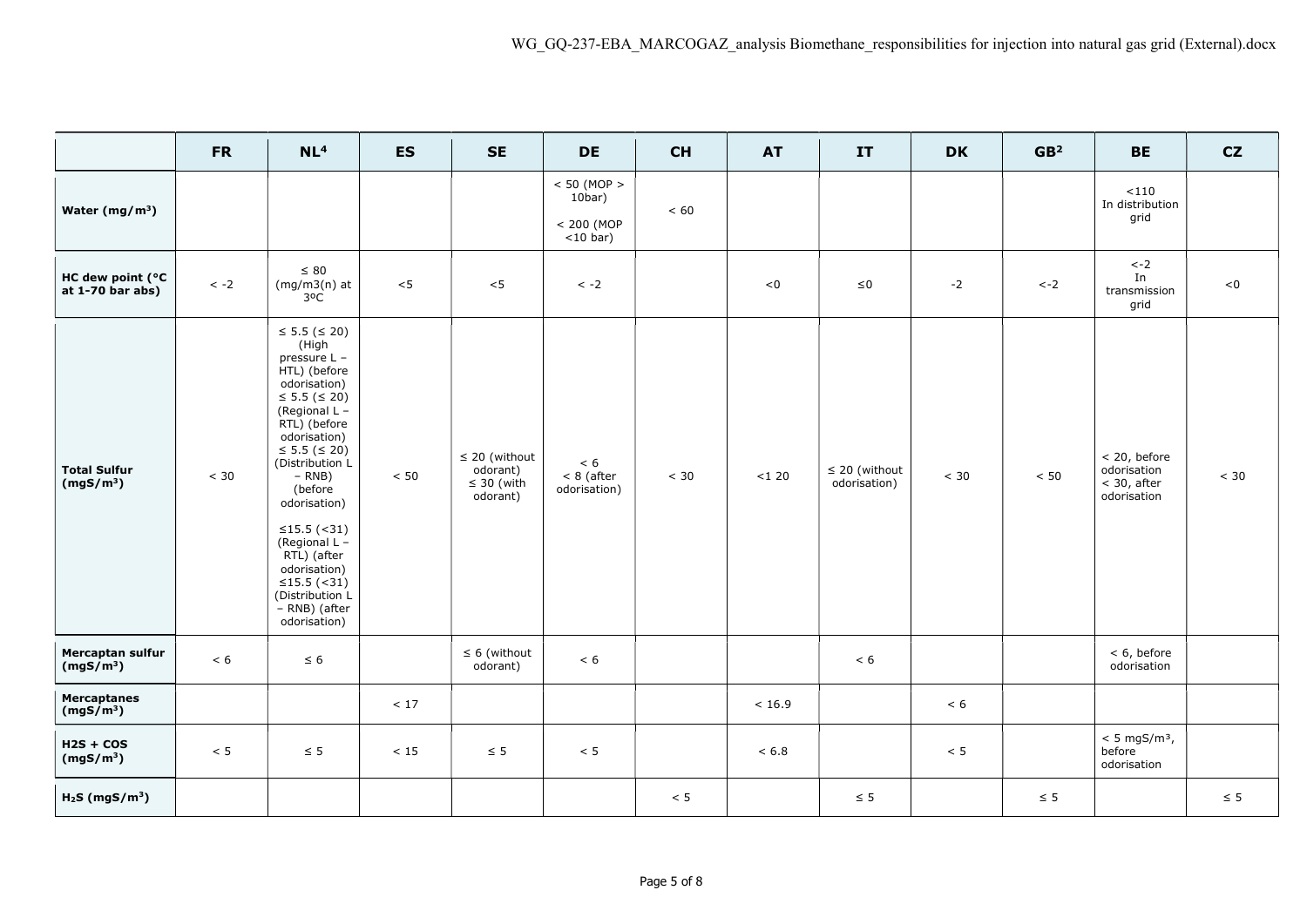|                                  | <b>FR</b>                                                                                                            | NL <sup>4</sup>                                                                                                                           | <b>ES</b>                                                                            | <b>SE</b>                          | <b>DE</b>                                                  | <b>CH</b> | <b>AT</b>  | IT         | <b>DK</b>                                     | GB <sup>2</sup>                          | <b>BE</b>                                                                                           | CZ                                                        |
|----------------------------------|----------------------------------------------------------------------------------------------------------------------|-------------------------------------------------------------------------------------------------------------------------------------------|--------------------------------------------------------------------------------------|------------------------------------|------------------------------------------------------------|-----------|------------|------------|-----------------------------------------------|------------------------------------------|-----------------------------------------------------------------------------------------------------|-----------------------------------------------------------|
| CO <sub>2</sub> (% Mol)          | < 2.5<br>(Exemptions<br>exist for the<br>DSO system:<br>up to 3,5% (H<br>gas) / up to<br>11,7% (L<br>gas))           | $\leq$ 3 (High<br>pressure L -<br>HTL)<br>$\leq 10.3$<br>(Regional L -<br>RTL)<br>${\leq}10.3$<br>(Distribution L<br>$- RNB)$             | < 2.5                                                                                | $\leq 4$                           | $< 10$ L-gas*<br>$< 5$ H-gas*                              | < 4       | $2$        | $\leq 2.5$ | 2.5<br>transmission<br>${<}3$<br>distribution | 2.5                                      | $<$ 2,5 on<br>transmission<br>grid<br>$<$ 4 on<br>distribution<br>grid<br>$(6$ on L-gas)            | $\leq$ 3<br>Transmission<br>$\leq 5$<br>distribution      |
| N2+CO2 (% Mol)                   |                                                                                                                      |                                                                                                                                           |                                                                                      |                                    |                                                            |           |            |            |                                               |                                          | $<$ 15, only for<br>L-gas                                                                           |                                                           |
| O <sub>2</sub> (% Mol)           | 0.01<br>(exemption:<br>up to 0.7% in<br>the<br>transmission<br>grid / up to<br>0,75% in the<br>distribution<br>grid) | ≤0.0005<br>(High<br>pressure L -<br>HTL)<br>${\leq}0.5$<br>(Regional L -<br>$\mathsf{RTL})$<br>${\leq}0.5$<br>(Distribution L<br>$- RNB)$ | $<$ <0,3 in<br>transmission<br>grid<br>$< 1$ in<br>distribution<br>grid <sup>1</sup> | $\leq$ 1                           | $< 0.001$ (MOP<br>$> 16$ bar)<br>$<$ 3 (MOP<br>$<$ 16 bar) | ~< 0.5    | ${}< 0.02$ | $\leq 0.6$ | $< 0.5$                                       | ${}< 0.2$<br>$< 1$ for MOP $<$<br>38 bar | $0,1$ on<br>transmission<br>grid<br>$< 1$ on<br>distribution<br>grid                                | $\leq 0.02$<br>Transmission<br>$\leq 0.5$<br>distribution |
| Hg $(\mu g/m^3)$                 | $\,<\,1$                                                                                                             |                                                                                                                                           | $<1\,$                                                                               |                                    |                                                            |           |            |            |                                               |                                          | $\leq 1$                                                                                            |                                                           |
| CI ( $mg/m^3$ )                  | < 1                                                                                                                  | $\leq 5$                                                                                                                                  | $<1\,$                                                                               | Acc. to<br>CEN/TR (WI<br>00408007) |                                                            |           |            | < 1        |                                               | $\leq 1.5^3$                             | < 1                                                                                                 |                                                           |
| $F(mg/m^3)$                      | $<10\,$                                                                                                              | $\leq 5$                                                                                                                                  | < 10                                                                                 | Acc. to<br>CEN/TR (WI<br>00408007) |                                                            | < 1       |            | $<$ 3      |                                               | $\leq 5^3$                               | $<10$                                                                                               |                                                           |
| <b>Halogenures</b><br>$(mg/m^3)$ |                                                                                                                      |                                                                                                                                           |                                                                                      |                                    |                                                            |           |            |            |                                               | $<1.5$                                   |                                                                                                     | $\leq 1.5$                                                |
| H <sub>2</sub> (% Mol)           | < 6                                                                                                                  | $\leq$ 0.02 (High<br>pressure L -<br>HTL)<br>$≤0.02$<br>(Regional L -<br>RTL)<br>$≤ 0.5$<br>(Distribution L<br>$- RNB)$                   | $< 5$                                                                                | $\leq 2$                           | $< 2***$                                                   | $< 5$     |            | $\leq 0.5$ |                                               | ${}< 0.1$                                | $< 2$ on<br>transmission<br>grid (if not<br>injected in<br>UGS)<br>$< 2$ on<br>distribution<br>grid | $\leq 0.01$<br>Transmission<br>$\leq 0.1$<br>distribution |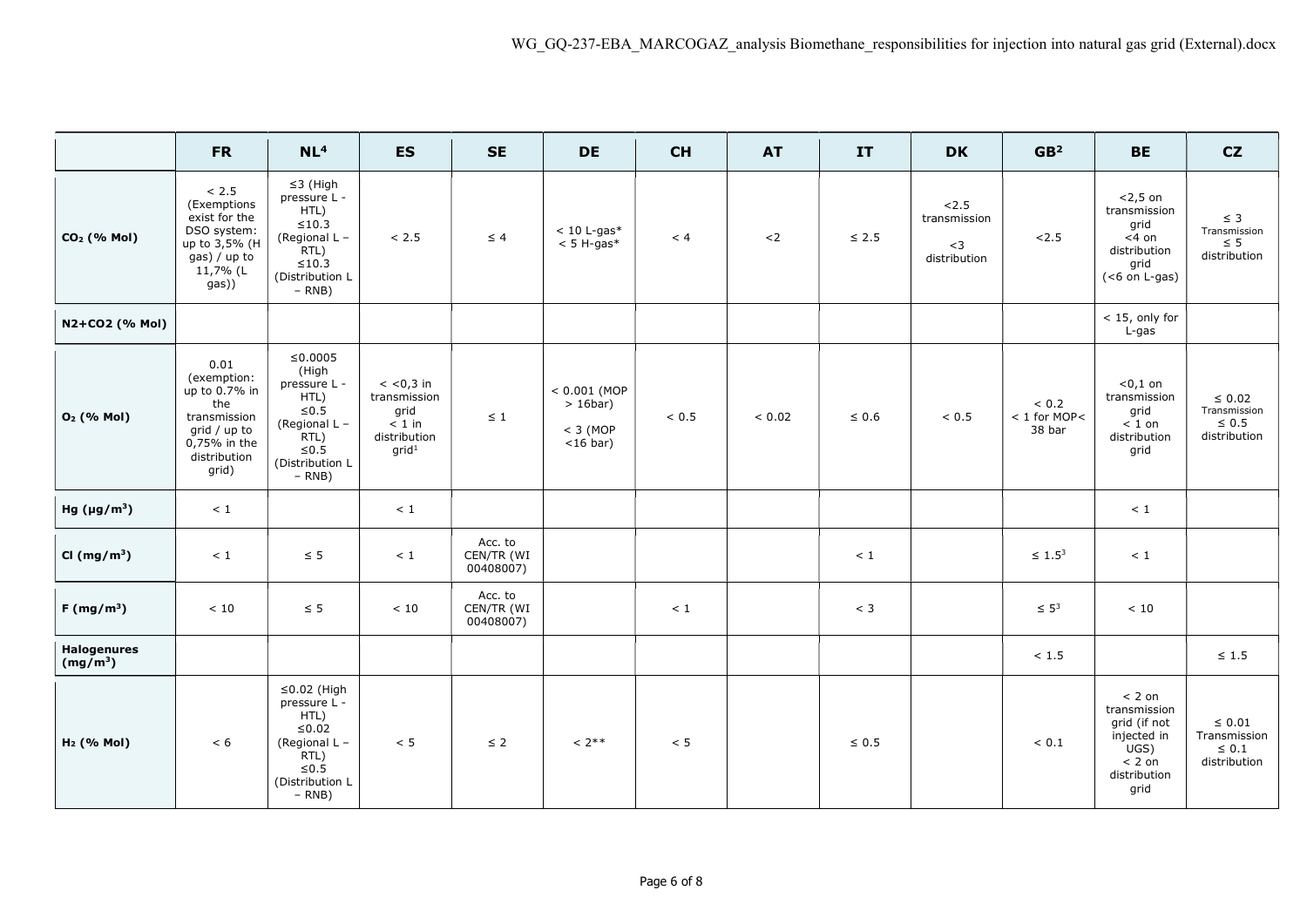|                                      | <b>FR</b> | NL <sup>4</sup>                                                                                                                               | <b>ES</b>           | <b>SE</b>            | <b>DE</b>                                | CH                  | <b>AT</b> | IT                  | <b>DK</b> | GB <sup>2</sup>          | <b>BE</b>                                                             | CZ                                                                    |
|--------------------------------------|-----------|-----------------------------------------------------------------------------------------------------------------------------------------------|---------------------|----------------------|------------------------------------------|---------------------|-----------|---------------------|-----------|--------------------------|-----------------------------------------------------------------------|-----------------------------------------------------------------------|
| NH <sub>3</sub> (mg/m <sup>3</sup> ) | $<$ 3     |                                                                                                                                               | $<$ 3               | $\leq 10$            | Technically<br>$free*$                   |                     |           | $\leq 10$           | $<$ 3     | $\leq 20^3$              | < 10                                                                  |                                                                       |
| <b>Amines</b>                        |           |                                                                                                                                               |                     | $\leq 10$<br>(mg/m3) | Technically<br>$free*$                   |                     |           | $\leq 10$           |           |                          | ${<}10$                                                               |                                                                       |
| CO (% Mol)                           | $< 2$     | $≤2900$<br>mg/m3                                                                                                                              | $< 2$               | $\leq 0.1$           |                                          |                     |           | $\leq 0.1$          |           |                          | $< 0.1\,$                                                             |                                                                       |
| <b>Cyanides (HCN)</b><br>ppm         |           |                                                                                                                                               |                     |                      |                                          |                     |           |                     |           |                          |                                                                       |                                                                       |
| BTX $(mg/m^3)$                       |           |                                                                                                                                               | < 500               |                      |                                          |                     |           |                     |           | $\leq 100^3$<br>(Xilene) | $< 500$ ppm                                                           | $\leq 10$                                                             |
| <b>Siloxanes</b><br>$(mg/m^3)$       |           | $< 0.1$ as Si                                                                                                                                 |                     | $\leq$ 0.3 as Si     | $< 5$ *                                  |                     | < 10      | $\leq 1$            | < 1       | $\leq 0.5$ as Si         | $<$ 1 as Si                                                           | $\leq$ 5                                                              |
| <b>Impurities</b><br>$(mg/m^3)$      |           |                                                                                                                                               | Technically<br>free | Technically<br>free  | Technically<br>free                      | Technically<br>free |           |                     |           |                          | Technically<br>free                                                   |                                                                       |
| Dust $(mg/m3)$                       |           | $\leq 100$<br>$Size > 5 \mu m$                                                                                                                | Technically<br>free | Technically<br>free  | Technically<br>free                      |                     |           | Technically<br>free |           |                          | $< 5 \mu m$                                                           | $\leq 3 \mu m$<br>Transmission<br>$\leq 5 \mu m$<br>distribution      |
| <b>Methane</b>                       |           |                                                                                                                                               | $\geq 90$           |                      | >90 Mol-%<br>(L)<br>>95 Mol-%<br>$(H)^*$ |                     |           |                     |           |                          |                                                                       | $\geq 95$                                                             |
| Propane                              |           |                                                                                                                                               |                     |                      |                                          |                     |           |                     |           |                          | $<$ 3, if<br>enrichment                                               | $\leq 3$                                                              |
| <b>Methane number</b>                |           |                                                                                                                                               |                     | $\geq 65$            |                                          |                     |           |                     |           |                          |                                                                       |                                                                       |
| Injection<br>temperature             |           | 5-30 °C (High<br>pressure L -<br>HTL)<br>5-30 °C<br>(Regional L -<br>$\overline{RTL}$<br>$5-20$ <sup>o</sup> C<br>(Distribution L<br>$- RNB)$ |                     |                      |                                          |                     |           |                     |           |                          | in $MD-B$ : $2°C$<br>$<$ T $<$ 25°C<br>in MD-C: 2°C<br>$<$ T $<$ 38°C | 0-40 °C (High<br>pressure)<br>0-20 °C (low<br>pressure<br>$<$ 0,4MPa) |